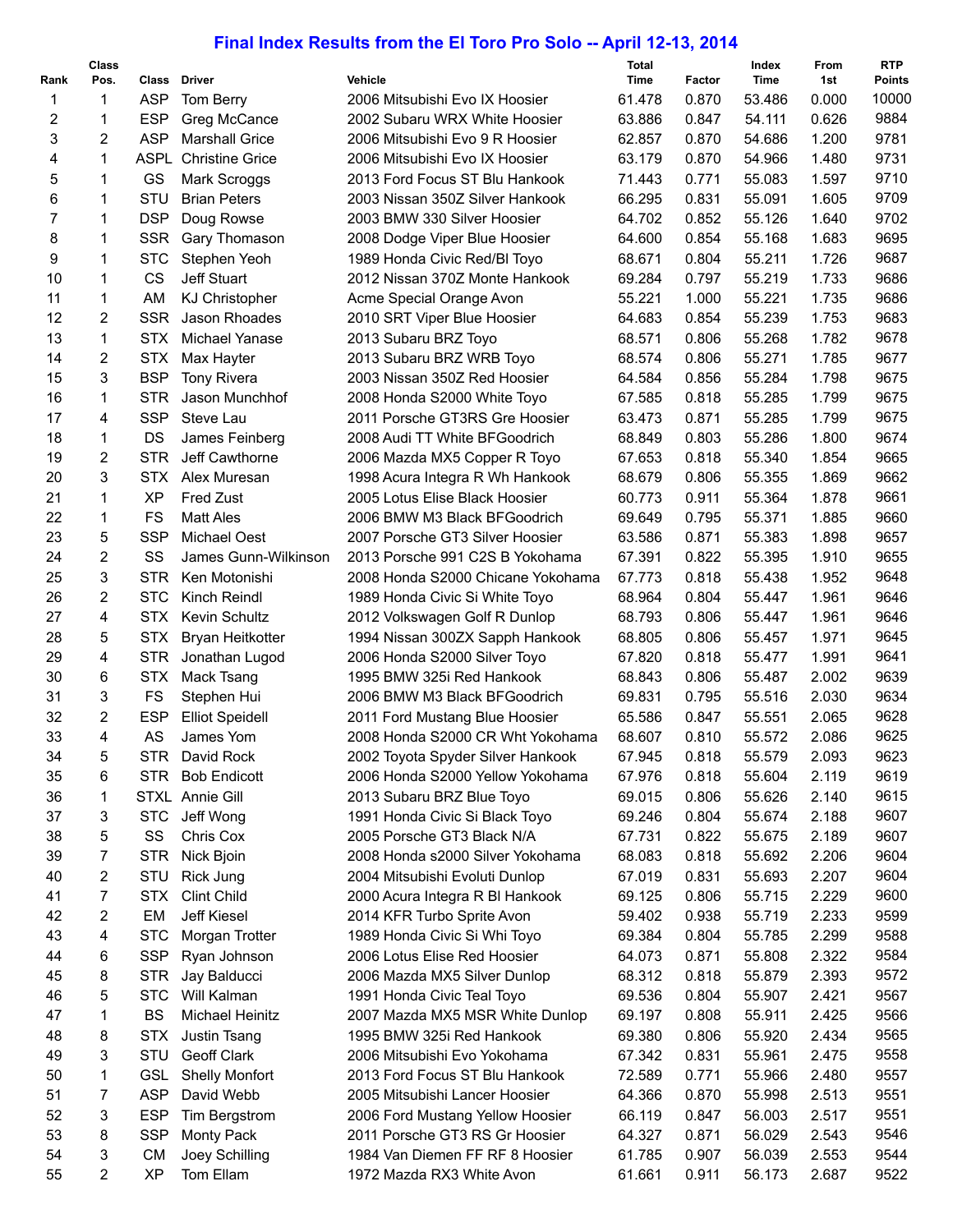| 56  | 9                       | STR        | <b>Sebastian Rios</b>       | 2006 Mazda MX-5 Grey Toyo                            | 68.733 | 0.818 | 56.224 | 2.738 | 9513 |
|-----|-------------------------|------------|-----------------------------|------------------------------------------------------|--------|-------|--------|-------|------|
| 57  | 4                       | STU        | Sean O'Boyle                | 2006 Mitsubishi Evo BFGoodrich                       | 67.673 | 0.831 | 56.236 | 2.750 | 9511 |
| 58  | 1                       | <b>SM</b>  | Eric Hyman                  | 2012 Nissan GT-R White Hoosier                       | 64.379 | 0.874 | 56.267 | 2.781 | 9506 |
| 59  | 2                       | DS         | Jayson Woodruff             | 2013 Subaru Impreza WRX Dunlop                       | 70.108 | 0.803 | 56.297 | 2.811 | 9501 |
| 60  | 3                       | <b>SSR</b> | Scott McHugh                | 2002 Chevrolet Corvette Kumho                        | 65.930 | 0.854 | 56.304 | 2.818 | 9499 |
| 61  | 4                       | <b>ESP</b> | John Hogan                  | 2011 Ford Mustang Blue Hoosier                       | 66.494 | 0.847 | 56.320 | 2.835 | 9497 |
| 62  | $\overline{2}$          | GS         | <b>Christopher Cook</b>     | 2013 Ford Focus ST Dunlop                            | 73.089 | 0.771 | 56.352 | 2.866 | 9491 |
| 63  | 5                       | STU        | Peter Bollenbecker          | 2007 Subaru STI Gray Dunlop                          | 67.822 | 0.831 | 56.360 | 2.874 | 9490 |
| 64  | 3                       | <b>ASR</b> | <b>Brian Coulson</b>        | 1999 Chevrolet Calvett Hoosier                       | 67.096 | 0.840 | 56.361 | 2.875 | 9490 |
| 65  | 9                       | <b>BSP</b> | <b>Katy Nicholls</b>        | 2003 Nissan 350z Red Hoosier                         | 65.852 | 0.856 | 56.369 | 2.883 | 9488 |
| 66  | 9                       | <b>STX</b> | Mark DeShon                 | 1993 BMW 325i White BFGoodrich                       | 69.961 | 0.806 | 56.389 | 2.903 | 9485 |
| 67  | 5                       | <b>ESP</b> | <b>Karen Kraus</b>          | 2002 Subaru WRX white Hoosier                        | 66.603 | 0.847 | 56.413 | 2.927 | 9481 |
| 68  | 1                       | <b>KM</b>  | Paul Russell                | 2012 CRG Road Rebel Hon MG                           | 58.868 | 0.959 | 56.454 | 2.969 | 9474 |
| 69  | 2                       | <b>FSP</b> | Nathan Roof                 | 1985 Toyota Corolla GTS Hoosier                      | 68.387 | 0.826 | 56.488 | 3.002 | 9469 |
| 70  | 10                      | <b>STR</b> | <b>Kevin Dietz</b>          | 2000 Honda S2000 Blk Dunlop                          | 69.088 | 0.818 | 56.514 | 3.028 | 9464 |
| 71  | 4                       | <b>CM</b>  | George Schilling            | 1984 Van Diemen FF RF 8 Hoosier                      | 62.318 | 0.907 | 56.522 | 3.037 | 9463 |
| 72  | 2                       |            | STCL Nicole Wong            | 1991 Honda Civic Si Bla Toyo                         | 70.343 | 0.804 | 56.556 | 3.070 | 9457 |
| 73  | $\overline{2}$          | <b>BS</b>  | <b>Ben Clement</b>          | 2006 Honda S2000 Silver Hankook                      | 70.037 | 0.808 | 56.590 | 3.104 | 9451 |
| 74  | $\overline{2}$          |            |                             |                                                      |        |       |        |       | 9448 |
|     |                         | CS         | Paul Brown                  | 2009 Nissan 370Z Pearl Yokohama                      | 71.028 | 0.797 | 56.609 | 3.123 | 9446 |
| 75  | 10                      | <b>STX</b> | Derek Punch                 | 2013 McLaren BRZ Blue Multi                          | 70.250 | 0.806 | 56.622 | 3.136 |      |
| 76  | 3                       | <b>FSP</b> | Arnel Aradanas              | 1992 Honda Civic White Hoosier                       | 68.551 | 0.826 | 56.623 | 3.137 | 9446 |
| 77  | 11                      | <b>STX</b> | Eric Lam                    | 2004 Mazda RX-8 Dunlop                               | 70.257 | 0.806 | 56.627 | 3.141 | 9445 |
| 78  | 3                       | <b>BS</b>  | Jeff Bandes                 | 2007 Pontiac Solstice BFGoodrich                     | 70.090 | 0.808 | 56.633 | 3.147 | 9444 |
| 79  | $\overline{\mathbf{c}}$ | CSL        | Meredith Brown              | 2009 Nissan 370Z Pearl Yokohama                      | 71.070 | 0.797 | 56.643 | 3.157 | 9443 |
| 80  | 3                       | CS         | Manfred Reysser             | 2013 Scion FR-S Black BFGoodrich                     | 71.097 | 0.797 | 56.664 | 3.178 | 9439 |
| 81  | 4                       | CS         | <b>Guy Walker</b>           | 2013 Nissan 370Z White Hankook                       | 71.115 | 0.797 | 56.679 | 3.193 | 9437 |
| 82  | 6                       | <b>STC</b> | Jim Harnish                 | 1989 Honda Civic Si Whi Toyo                         | 70.502 | 0.804 | 56.684 | 3.198 | 9436 |
| 83  | 11                      | <b>STR</b> | Stephen King                | 2007 Mazda MX-5 Red Hankook                          | 69.296 | 0.818 | 56.684 | 3.198 | 9436 |
| 84  | 12                      | <b>STX</b> | Chad Harvey                 | 2013 Scion FR-S Asphal Dunlop                        | 70.449 | 0.806 | 56.782 | 3.296 | 9420 |
| 85  | 13                      | <b>STX</b> | <b>Edison Tran</b>          | 2005 Mazda RX-8 Grey Dunlop                          | 70.486 | 0.806 | 56.812 | 3.326 | 9415 |
| 86  | 12                      | <b>STR</b> | <b>Michael Palero</b>       | 2006 Honda S2000 Silver Toyo                         | 69.465 | 0.818 | 56.822 | 3.337 | 9413 |
| 87  | 7                       | <b>STC</b> | <b>Steve Ekstrand</b>       | 1991 Honda Civie EssEye Toyo                         | 70.705 | 0.804 | 56.847 | 3.361 | 9409 |
| 88  | 5                       | <b>FM</b>  | Glen Barnhouse              | 2010 Lucifer F500 Black Hoosier                      | 61.662 | 0.922 | 56.852 | 3.367 | 9408 |
| 89  | 1                       | <b>STS</b> | Peter Loney                 | 1995 Mazda Miata Red Toyo                            | 70.183 | 0.811 | 56.918 | 3.433 | 9397 |
| 90  | 14                      | STX        | <b>Charlie Davis</b>        | 1994 BMW 325is White BFGoodrich                      | 70.709 | 0.806 | 56.991 | 3.506 | 9385 |
| 91  | 2                       |            | SML Laurie Hyman            | 2012 Nissan GTR White Hoosier                        | 65.221 | 0.874 | 57.003 | 3.517 | 9383 |
| 92  | 3                       |            | <b>ASPL Mindi Cross</b>     | 2005 Mitsubishi Evo 8 R Hoosier                      | 65.528 | 0.870 | 57.009 | 3.524 | 9382 |
| 93  | 10                      | <b>BSP</b> | Alex Valencia               | 2005 Nissan 350z Base Hoosier                        | 66.600 | 0.856 | 57.010 | 3.524 | 9382 |
| 94  | 11                      | <b>SSP</b> | Mitch Fagundes              | 2012 Audi R8 Black Hoosier                           | 65.501 | 0.871 | 57.051 | 3.566 | 9375 |
| 95  | 4                       | <b>BS</b>  | Byron Goodman               | 2007 Honda S2000 Blue Dunlop                         | 70.612 | 0.808 | 57.054 | 3.569 | 9375 |
| 96  | 3                       |            | STUL Gretchen Everett       | 2006 Mitsubishi Evo IX Yokohama                      | 68.661 | 0.831 | 57.057 | 3.571 | 9374 |
| 97  | 1                       | JA         | Kevin Jung                  | 2011 Tony Kart Green MG                              | 68.344 | 0.835 | 57.067 | 3.581 | 9372 |
| 98  | 13                      | <b>STR</b> | Jeff Williams               | 2006 Honda S2000 Black BFGoodrich                    | 69.794 | 0.818 | 57.091 | 3.606 | 9368 |
| 99  | 14                      | <b>STR</b> | <b>Bill Fisher</b>          | 2008 Honda S2000 Red Hankook                         | 69.812 | 0.818 | 57.106 | 3.620 | 9366 |
| 100 | 15                      | <b>STR</b> | <b>Michael Carpenter</b>    | 2009 Nissan 370Z Monte BFGoodrich                    | 69.831 | 0.818 | 57.122 | 3.636 | 9363 |
| 101 | 4                       | <b>STX</b> | Lisa Berry                  | 1995 BMW 325is White BFGoodrich                      | 70.950 | 0.806 | 57.186 | 3.700 | 9353 |
| 102 | 3                       | <b>FP</b>  | Henry Bjoin                 | 1998 BMW 328is Yellow Hoosier                        | 65.384 | 0.875 | 57.211 | 3.725 | 9349 |
| 103 | 6                       | STU        | John Hernandez              | 2009 Subaru Impreza STI Dunlop                       | 68.866 | 0.831 | 57.228 | 3.742 | 9346 |
| 104 | 2                       | KM         | Marc Segal                  | 2012 Honda Zanardi/KZ1 MG                            | 59.730 | 0.959 | 57.281 | 3.795 | 9337 |
| 105 | 5                       | CS         |                             | 2006 Mazda MX-5 Blue Yokohama                        | 71.897 | 0.797 | 57.302 | 3.816 | 9334 |
|     |                         |            | Gary Cameron<br>Shauna Rios |                                                      | 70.060 |       |        |       | 9333 |
| 106 | 5                       | STRL       |                             | 2006 Mazda MX-5 Grey Toyo                            |        | 0.818 | 57.309 | 3.823 |      |
| 107 | 5                       | <b>BS</b>  |                             | Barbara LeRoy-Boehme 2007 Mazda MX5 MSR White Dunlop | 70.934 | 0.808 | 57.315 | 3.829 | 9332 |
| 108 | 2                       | <b>STS</b> | Craig Naylor                | 1995 Mazda Miata Black Toyo                          | 70.683 | 0.811 | 57.324 | 3.838 | 9330 |
| 109 | 4                       | <b>XP</b>  | Matt Ellam                  | 1972 Mazda RX3 White Avon                            | 62.931 | 0.911 | 57.330 | 3.844 | 9329 |
| 110 | 5                       | <b>XP</b>  | Alexandra Zust              | 2005 Lotus Elise Black Hoosier                       | 62.960 | 0.911 | 57.357 | 3.871 | 9325 |
| 111 | 6                       | CS         | Mike Nakata                 | 2013 Toyota 86 White Yokohama                        | 71.969 | 0.797 | 57.359 | 3.873 | 9325 |
| 112 | 4                       | <b>ASR</b> | Cal Craner                  | 1999 Chevrolet Corvette Hoosier                      | 68.310 | 0.840 | 57.380 | 3.895 | 9321 |
| 113 | 4                       | <b>FSP</b> | James Darden                | 1968 BMW 2002 Green Hoosier                          | 69.477 | 0.826 | 57.388 | 3.902 | 9320 |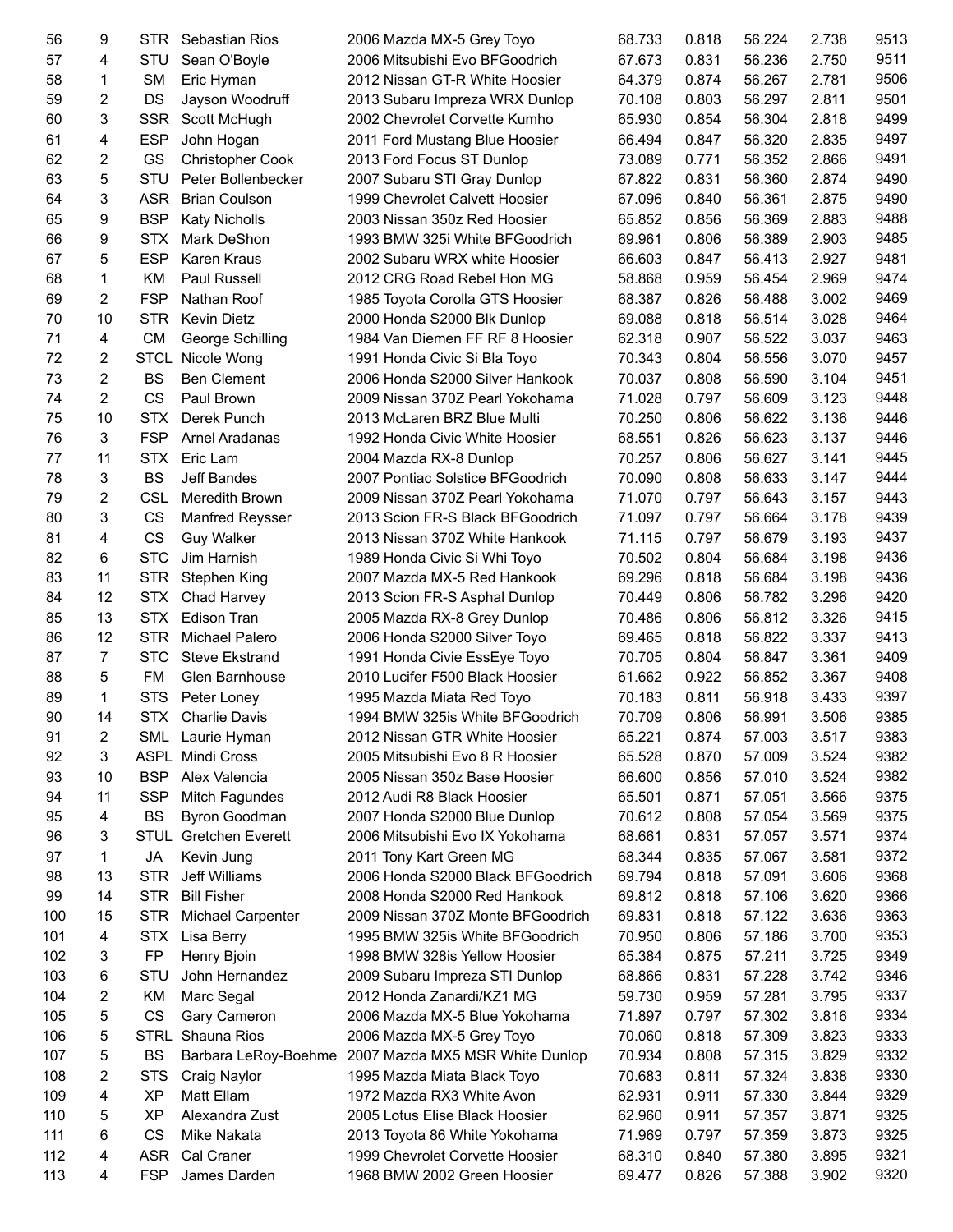| $\overline{7}$ | СS                                                                                                                                                                                             | <b>Todd Cameron</b>                                                                                                                                                                                                                                                                                                                     | 2006 Mazda MX-5 Blue Yokohama                                                                                                                                                                                                                                                                                                                                                                                                                                                                                                                                                                                                                                                                                                                                                                                                                                   | 72.084                                                                                                                                                                                                                                                                                                                                                                                                                                                                                                                                                                                                                                                                                                                                                                                                                                                                                                                                                                                                                                                                                                                                                                                                                                                                                                                                                                     | 0.797                                                                                                                                                                                                                                                                                                                                                                                              | 57.451                                                                                                                                                                                                                                                                                                                                             | 3.965                                                                                                                                                                                                                                                                                                                                                                                              | 9310                                                                                                                                                                                                                                                                                                                                                                 |
|----------------|------------------------------------------------------------------------------------------------------------------------------------------------------------------------------------------------|-----------------------------------------------------------------------------------------------------------------------------------------------------------------------------------------------------------------------------------------------------------------------------------------------------------------------------------------|-----------------------------------------------------------------------------------------------------------------------------------------------------------------------------------------------------------------------------------------------------------------------------------------------------------------------------------------------------------------------------------------------------------------------------------------------------------------------------------------------------------------------------------------------------------------------------------------------------------------------------------------------------------------------------------------------------------------------------------------------------------------------------------------------------------------------------------------------------------------|----------------------------------------------------------------------------------------------------------------------------------------------------------------------------------------------------------------------------------------------------------------------------------------------------------------------------------------------------------------------------------------------------------------------------------------------------------------------------------------------------------------------------------------------------------------------------------------------------------------------------------------------------------------------------------------------------------------------------------------------------------------------------------------------------------------------------------------------------------------------------------------------------------------------------------------------------------------------------------------------------------------------------------------------------------------------------------------------------------------------------------------------------------------------------------------------------------------------------------------------------------------------------------------------------------------------------------------------------------------------------|----------------------------------------------------------------------------------------------------------------------------------------------------------------------------------------------------------------------------------------------------------------------------------------------------------------------------------------------------------------------------------------------------|----------------------------------------------------------------------------------------------------------------------------------------------------------------------------------------------------------------------------------------------------------------------------------------------------------------------------------------------------|----------------------------------------------------------------------------------------------------------------------------------------------------------------------------------------------------------------------------------------------------------------------------------------------------------------------------------------------------------------------------------------------------|----------------------------------------------------------------------------------------------------------------------------------------------------------------------------------------------------------------------------------------------------------------------------------------------------------------------------------------------------------------------|
| 15             | STX                                                                                                                                                                                            | <b>Karlton Lew</b>                                                                                                                                                                                                                                                                                                                      | 2003 BMW 330i Grey Dunlop                                                                                                                                                                                                                                                                                                                                                                                                                                                                                                                                                                                                                                                                                                                                                                                                                                       | 71.309                                                                                                                                                                                                                                                                                                                                                                                                                                                                                                                                                                                                                                                                                                                                                                                                                                                                                                                                                                                                                                                                                                                                                                                                                                                                                                                                                                     | 0.806                                                                                                                                                                                                                                                                                                                                                                                              | 57.475                                                                                                                                                                                                                                                                                                                                             | 3.989                                                                                                                                                                                                                                                                                                                                                                                              | 9306                                                                                                                                                                                                                                                                                                                                                                 |
| 6              |                                                                                                                                                                                                | Catherine Tran                                                                                                                                                                                                                                                                                                                          | 2013 Subaru BRZ White BFGoodrich                                                                                                                                                                                                                                                                                                                                                                                                                                                                                                                                                                                                                                                                                                                                                                                                                                | 71.357                                                                                                                                                                                                                                                                                                                                                                                                                                                                                                                                                                                                                                                                                                                                                                                                                                                                                                                                                                                                                                                                                                                                                                                                                                                                                                                                                                     | 0.806                                                                                                                                                                                                                                                                                                                                                                                              | 57.514                                                                                                                                                                                                                                                                                                                                             | 4.028                                                                                                                                                                                                                                                                                                                                                                                              | 9300                                                                                                                                                                                                                                                                                                                                                                 |
| 1              | <b>STF</b>                                                                                                                                                                                     | Don Green                                                                                                                                                                                                                                                                                                                               | 2007 Mini Cooper Blue BFGoodrich                                                                                                                                                                                                                                                                                                                                                                                                                                                                                                                                                                                                                                                                                                                                                                                                                                | 73.105                                                                                                                                                                                                                                                                                                                                                                                                                                                                                                                                                                                                                                                                                                                                                                                                                                                                                                                                                                                                                                                                                                                                                                                                                                                                                                                                                                     | 0.787                                                                                                                                                                                                                                                                                                                                                                                              | 57.534                                                                                                                                                                                                                                                                                                                                             | 4.048                                                                                                                                                                                                                                                                                                                                                                                              | 9296                                                                                                                                                                                                                                                                                                                                                                 |
| 3              |                                                                                                                                                                                                | Gwen Baake Habenicht                                                                                                                                                                                                                                                                                                                    | 2008 Audi TT White BFGoodrich                                                                                                                                                                                                                                                                                                                                                                                                                                                                                                                                                                                                                                                                                                                                                                                                                                   | 71.659                                                                                                                                                                                                                                                                                                                                                                                                                                                                                                                                                                                                                                                                                                                                                                                                                                                                                                                                                                                                                                                                                                                                                                                                                                                                                                                                                                     | 0.803                                                                                                                                                                                                                                                                                                                                                                                              | 57.542                                                                                                                                                                                                                                                                                                                                             | 4.056                                                                                                                                                                                                                                                                                                                                                                                              | 9295                                                                                                                                                                                                                                                                                                                                                                 |
| 7              |                                                                                                                                                                                                |                                                                                                                                                                                                                                                                                                                                         | 2006 Mazda Mx5 Silver Dunlop                                                                                                                                                                                                                                                                                                                                                                                                                                                                                                                                                                                                                                                                                                                                                                                                                                    | 70.353                                                                                                                                                                                                                                                                                                                                                                                                                                                                                                                                                                                                                                                                                                                                                                                                                                                                                                                                                                                                                                                                                                                                                                                                                                                                                                                                                                     | 0.818                                                                                                                                                                                                                                                                                                                                                                                              | 57.549                                                                                                                                                                                                                                                                                                                                             | 4.063                                                                                                                                                                                                                                                                                                                                                                                              | 9294                                                                                                                                                                                                                                                                                                                                                                 |
| $\overline{2}$ | <b>STF</b>                                                                                                                                                                                     | Neil Marvin                                                                                                                                                                                                                                                                                                                             | 2008 Honda Fit Blue BFGoodrich                                                                                                                                                                                                                                                                                                                                                                                                                                                                                                                                                                                                                                                                                                                                                                                                                                  | 73.148                                                                                                                                                                                                                                                                                                                                                                                                                                                                                                                                                                                                                                                                                                                                                                                                                                                                                                                                                                                                                                                                                                                                                                                                                                                                                                                                                                     | 0.787                                                                                                                                                                                                                                                                                                                                                                                              | 57.567                                                                                                                                                                                                                                                                                                                                             | 4.082                                                                                                                                                                                                                                                                                                                                                                                              | 9291                                                                                                                                                                                                                                                                                                                                                                 |
| 8              | <b>CS</b>                                                                                                                                                                                      | Sean Fenstermacher                                                                                                                                                                                                                                                                                                                      | 2013 Scion FR-S White Yokohama                                                                                                                                                                                                                                                                                                                                                                                                                                                                                                                                                                                                                                                                                                                                                                                                                                  | 72.253                                                                                                                                                                                                                                                                                                                                                                                                                                                                                                                                                                                                                                                                                                                                                                                                                                                                                                                                                                                                                                                                                                                                                                                                                                                                                                                                                                     | 0.797                                                                                                                                                                                                                                                                                                                                                                                              | 57.586                                                                                                                                                                                                                                                                                                                                             | 4.100                                                                                                                                                                                                                                                                                                                                                                                              | 9288                                                                                                                                                                                                                                                                                                                                                                 |
| 3              | <b>STS</b>                                                                                                                                                                                     | <b>Arthur Rinner</b>                                                                                                                                                                                                                                                                                                                    | 1995 Mazda Miata Red Toyo                                                                                                                                                                                                                                                                                                                                                                                                                                                                                                                                                                                                                                                                                                                                                                                                                                       | 71.062                                                                                                                                                                                                                                                                                                                                                                                                                                                                                                                                                                                                                                                                                                                                                                                                                                                                                                                                                                                                                                                                                                                                                                                                                                                                                                                                                                     | 0.811                                                                                                                                                                                                                                                                                                                                                                                              | 57.631                                                                                                                                                                                                                                                                                                                                             | 4.145                                                                                                                                                                                                                                                                                                                                                                                              | 9281                                                                                                                                                                                                                                                                                                                                                                 |
| 16             | <b>STR</b>                                                                                                                                                                                     | <b>Brandon Davis</b>                                                                                                                                                                                                                                                                                                                    | 2009 Mazda MX-5 Silver BFGoodrich                                                                                                                                                                                                                                                                                                                                                                                                                                                                                                                                                                                                                                                                                                                                                                                                                               | 70.511                                                                                                                                                                                                                                                                                                                                                                                                                                                                                                                                                                                                                                                                                                                                                                                                                                                                                                                                                                                                                                                                                                                                                                                                                                                                                                                                                                     | 0.818                                                                                                                                                                                                                                                                                                                                                                                              | 57.678                                                                                                                                                                                                                                                                                                                                             | 4.192                                                                                                                                                                                                                                                                                                                                                                                              | 9273                                                                                                                                                                                                                                                                                                                                                                 |
| $\overline{7}$ | <b>STU</b>                                                                                                                                                                                     |                                                                                                                                                                                                                                                                                                                                         |                                                                                                                                                                                                                                                                                                                                                                                                                                                                                                                                                                                                                                                                                                                                                                                                                                                                 |                                                                                                                                                                                                                                                                                                                                                                                                                                                                                                                                                                                                                                                                                                                                                                                                                                                                                                                                                                                                                                                                                                                                                                                                                                                                                                                                                                            |                                                                                                                                                                                                                                                                                                                                                                                                    | 57.682                                                                                                                                                                                                                                                                                                                                             |                                                                                                                                                                                                                                                                                                                                                                                                    | 9273                                                                                                                                                                                                                                                                                                                                                                 |
| 4              |                                                                                                                                                                                                |                                                                                                                                                                                                                                                                                                                                         |                                                                                                                                                                                                                                                                                                                                                                                                                                                                                                                                                                                                                                                                                                                                                                                                                                                                 |                                                                                                                                                                                                                                                                                                                                                                                                                                                                                                                                                                                                                                                                                                                                                                                                                                                                                                                                                                                                                                                                                                                                                                                                                                                                                                                                                                            |                                                                                                                                                                                                                                                                                                                                                                                                    |                                                                                                                                                                                                                                                                                                                                                    |                                                                                                                                                                                                                                                                                                                                                                                                    | 9270                                                                                                                                                                                                                                                                                                                                                                 |
| 2              |                                                                                                                                                                                                |                                                                                                                                                                                                                                                                                                                                         |                                                                                                                                                                                                                                                                                                                                                                                                                                                                                                                                                                                                                                                                                                                                                                                                                                                                 |                                                                                                                                                                                                                                                                                                                                                                                                                                                                                                                                                                                                                                                                                                                                                                                                                                                                                                                                                                                                                                                                                                                                                                                                                                                                                                                                                                            |                                                                                                                                                                                                                                                                                                                                                                                                    |                                                                                                                                                                                                                                                                                                                                                    |                                                                                                                                                                                                                                                                                                                                                                                                    | 9262                                                                                                                                                                                                                                                                                                                                                                 |
| 16             |                                                                                                                                                                                                |                                                                                                                                                                                                                                                                                                                                         |                                                                                                                                                                                                                                                                                                                                                                                                                                                                                                                                                                                                                                                                                                                                                                                                                                                                 |                                                                                                                                                                                                                                                                                                                                                                                                                                                                                                                                                                                                                                                                                                                                                                                                                                                                                                                                                                                                                                                                                                                                                                                                                                                                                                                                                                            |                                                                                                                                                                                                                                                                                                                                                                                                    |                                                                                                                                                                                                                                                                                                                                                    |                                                                                                                                                                                                                                                                                                                                                                                                    | 9255                                                                                                                                                                                                                                                                                                                                                                 |
|                |                                                                                                                                                                                                |                                                                                                                                                                                                                                                                                                                                         |                                                                                                                                                                                                                                                                                                                                                                                                                                                                                                                                                                                                                                                                                                                                                                                                                                                                 |                                                                                                                                                                                                                                                                                                                                                                                                                                                                                                                                                                                                                                                                                                                                                                                                                                                                                                                                                                                                                                                                                                                                                                                                                                                                                                                                                                            |                                                                                                                                                                                                                                                                                                                                                                                                    |                                                                                                                                                                                                                                                                                                                                                    |                                                                                                                                                                                                                                                                                                                                                                                                    | 9252                                                                                                                                                                                                                                                                                                                                                                 |
| 5              |                                                                                                                                                                                                |                                                                                                                                                                                                                                                                                                                                         |                                                                                                                                                                                                                                                                                                                                                                                                                                                                                                                                                                                                                                                                                                                                                                                                                                                                 |                                                                                                                                                                                                                                                                                                                                                                                                                                                                                                                                                                                                                                                                                                                                                                                                                                                                                                                                                                                                                                                                                                                                                                                                                                                                                                                                                                            |                                                                                                                                                                                                                                                                                                                                                                                                    |                                                                                                                                                                                                                                                                                                                                                    |                                                                                                                                                                                                                                                                                                                                                                                                    | 9249                                                                                                                                                                                                                                                                                                                                                                 |
|                |                                                                                                                                                                                                |                                                                                                                                                                                                                                                                                                                                         |                                                                                                                                                                                                                                                                                                                                                                                                                                                                                                                                                                                                                                                                                                                                                                                                                                                                 |                                                                                                                                                                                                                                                                                                                                                                                                                                                                                                                                                                                                                                                                                                                                                                                                                                                                                                                                                                                                                                                                                                                                                                                                                                                                                                                                                                            |                                                                                                                                                                                                                                                                                                                                                                                                    |                                                                                                                                                                                                                                                                                                                                                    |                                                                                                                                                                                                                                                                                                                                                                                                    | 9244                                                                                                                                                                                                                                                                                                                                                                 |
|                |                                                                                                                                                                                                |                                                                                                                                                                                                                                                                                                                                         |                                                                                                                                                                                                                                                                                                                                                                                                                                                                                                                                                                                                                                                                                                                                                                                                                                                                 |                                                                                                                                                                                                                                                                                                                                                                                                                                                                                                                                                                                                                                                                                                                                                                                                                                                                                                                                                                                                                                                                                                                                                                                                                                                                                                                                                                            |                                                                                                                                                                                                                                                                                                                                                                                                    |                                                                                                                                                                                                                                                                                                                                                    |                                                                                                                                                                                                                                                                                                                                                                                                    | 9241                                                                                                                                                                                                                                                                                                                                                                 |
|                |                                                                                                                                                                                                |                                                                                                                                                                                                                                                                                                                                         |                                                                                                                                                                                                                                                                                                                                                                                                                                                                                                                                                                                                                                                                                                                                                                                                                                                                 |                                                                                                                                                                                                                                                                                                                                                                                                                                                                                                                                                                                                                                                                                                                                                                                                                                                                                                                                                                                                                                                                                                                                                                                                                                                                                                                                                                            |                                                                                                                                                                                                                                                                                                                                                                                                    |                                                                                                                                                                                                                                                                                                                                                    |                                                                                                                                                                                                                                                                                                                                                                                                    | 9238                                                                                                                                                                                                                                                                                                                                                                 |
|                |                                                                                                                                                                                                |                                                                                                                                                                                                                                                                                                                                         |                                                                                                                                                                                                                                                                                                                                                                                                                                                                                                                                                                                                                                                                                                                                                                                                                                                                 |                                                                                                                                                                                                                                                                                                                                                                                                                                                                                                                                                                                                                                                                                                                                                                                                                                                                                                                                                                                                                                                                                                                                                                                                                                                                                                                                                                            |                                                                                                                                                                                                                                                                                                                                                                                                    |                                                                                                                                                                                                                                                                                                                                                    |                                                                                                                                                                                                                                                                                                                                                                                                    | 9238                                                                                                                                                                                                                                                                                                                                                                 |
|                |                                                                                                                                                                                                |                                                                                                                                                                                                                                                                                                                                         |                                                                                                                                                                                                                                                                                                                                                                                                                                                                                                                                                                                                                                                                                                                                                                                                                                                                 |                                                                                                                                                                                                                                                                                                                                                                                                                                                                                                                                                                                                                                                                                                                                                                                                                                                                                                                                                                                                                                                                                                                                                                                                                                                                                                                                                                            |                                                                                                                                                                                                                                                                                                                                                                                                    |                                                                                                                                                                                                                                                                                                                                                    |                                                                                                                                                                                                                                                                                                                                                                                                    | 9237                                                                                                                                                                                                                                                                                                                                                                 |
|                |                                                                                                                                                                                                |                                                                                                                                                                                                                                                                                                                                         |                                                                                                                                                                                                                                                                                                                                                                                                                                                                                                                                                                                                                                                                                                                                                                                                                                                                 |                                                                                                                                                                                                                                                                                                                                                                                                                                                                                                                                                                                                                                                                                                                                                                                                                                                                                                                                                                                                                                                                                                                                                                                                                                                                                                                                                                            |                                                                                                                                                                                                                                                                                                                                                                                                    |                                                                                                                                                                                                                                                                                                                                                    |                                                                                                                                                                                                                                                                                                                                                                                                    | 9237                                                                                                                                                                                                                                                                                                                                                                 |
|                |                                                                                                                                                                                                |                                                                                                                                                                                                                                                                                                                                         |                                                                                                                                                                                                                                                                                                                                                                                                                                                                                                                                                                                                                                                                                                                                                                                                                                                                 |                                                                                                                                                                                                                                                                                                                                                                                                                                                                                                                                                                                                                                                                                                                                                                                                                                                                                                                                                                                                                                                                                                                                                                                                                                                                                                                                                                            |                                                                                                                                                                                                                                                                                                                                                                                                    |                                                                                                                                                                                                                                                                                                                                                    |                                                                                                                                                                                                                                                                                                                                                                                                    | 9232                                                                                                                                                                                                                                                                                                                                                                 |
|                |                                                                                                                                                                                                |                                                                                                                                                                                                                                                                                                                                         |                                                                                                                                                                                                                                                                                                                                                                                                                                                                                                                                                                                                                                                                                                                                                                                                                                                                 |                                                                                                                                                                                                                                                                                                                                                                                                                                                                                                                                                                                                                                                                                                                                                                                                                                                                                                                                                                                                                                                                                                                                                                                                                                                                                                                                                                            |                                                                                                                                                                                                                                                                                                                                                                                                    |                                                                                                                                                                                                                                                                                                                                                    |                                                                                                                                                                                                                                                                                                                                                                                                    | 9232                                                                                                                                                                                                                                                                                                                                                                 |
|                |                                                                                                                                                                                                |                                                                                                                                                                                                                                                                                                                                         |                                                                                                                                                                                                                                                                                                                                                                                                                                                                                                                                                                                                                                                                                                                                                                                                                                                                 |                                                                                                                                                                                                                                                                                                                                                                                                                                                                                                                                                                                                                                                                                                                                                                                                                                                                                                                                                                                                                                                                                                                                                                                                                                                                                                                                                                            |                                                                                                                                                                                                                                                                                                                                                                                                    |                                                                                                                                                                                                                                                                                                                                                    |                                                                                                                                                                                                                                                                                                                                                                                                    | 9230                                                                                                                                                                                                                                                                                                                                                                 |
|                |                                                                                                                                                                                                |                                                                                                                                                                                                                                                                                                                                         |                                                                                                                                                                                                                                                                                                                                                                                                                                                                                                                                                                                                                                                                                                                                                                                                                                                                 |                                                                                                                                                                                                                                                                                                                                                                                                                                                                                                                                                                                                                                                                                                                                                                                                                                                                                                                                                                                                                                                                                                                                                                                                                                                                                                                                                                            |                                                                                                                                                                                                                                                                                                                                                                                                    |                                                                                                                                                                                                                                                                                                                                                    |                                                                                                                                                                                                                                                                                                                                                                                                    | 9216                                                                                                                                                                                                                                                                                                                                                                 |
|                |                                                                                                                                                                                                |                                                                                                                                                                                                                                                                                                                                         |                                                                                                                                                                                                                                                                                                                                                                                                                                                                                                                                                                                                                                                                                                                                                                                                                                                                 |                                                                                                                                                                                                                                                                                                                                                                                                                                                                                                                                                                                                                                                                                                                                                                                                                                                                                                                                                                                                                                                                                                                                                                                                                                                                                                                                                                            |                                                                                                                                                                                                                                                                                                                                                                                                    |                                                                                                                                                                                                                                                                                                                                                    |                                                                                                                                                                                                                                                                                                                                                                                                    | 9210                                                                                                                                                                                                                                                                                                                                                                 |
|                |                                                                                                                                                                                                |                                                                                                                                                                                                                                                                                                                                         |                                                                                                                                                                                                                                                                                                                                                                                                                                                                                                                                                                                                                                                                                                                                                                                                                                                                 |                                                                                                                                                                                                                                                                                                                                                                                                                                                                                                                                                                                                                                                                                                                                                                                                                                                                                                                                                                                                                                                                                                                                                                                                                                                                                                                                                                            |                                                                                                                                                                                                                                                                                                                                                                                                    |                                                                                                                                                                                                                                                                                                                                                    |                                                                                                                                                                                                                                                                                                                                                                                                    | 9201                                                                                                                                                                                                                                                                                                                                                                 |
|                |                                                                                                                                                                                                |                                                                                                                                                                                                                                                                                                                                         |                                                                                                                                                                                                                                                                                                                                                                                                                                                                                                                                                                                                                                                                                                                                                                                                                                                                 |                                                                                                                                                                                                                                                                                                                                                                                                                                                                                                                                                                                                                                                                                                                                                                                                                                                                                                                                                                                                                                                                                                                                                                                                                                                                                                                                                                            |                                                                                                                                                                                                                                                                                                                                                                                                    |                                                                                                                                                                                                                                                                                                                                                    |                                                                                                                                                                                                                                                                                                                                                                                                    | 9185                                                                                                                                                                                                                                                                                                                                                                 |
|                |                                                                                                                                                                                                |                                                                                                                                                                                                                                                                                                                                         |                                                                                                                                                                                                                                                                                                                                                                                                                                                                                                                                                                                                                                                                                                                                                                                                                                                                 |                                                                                                                                                                                                                                                                                                                                                                                                                                                                                                                                                                                                                                                                                                                                                                                                                                                                                                                                                                                                                                                                                                                                                                                                                                                                                                                                                                            |                                                                                                                                                                                                                                                                                                                                                                                                    |                                                                                                                                                                                                                                                                                                                                                    |                                                                                                                                                                                                                                                                                                                                                                                                    | 9183                                                                                                                                                                                                                                                                                                                                                                 |
|                |                                                                                                                                                                                                |                                                                                                                                                                                                                                                                                                                                         |                                                                                                                                                                                                                                                                                                                                                                                                                                                                                                                                                                                                                                                                                                                                                                                                                                                                 |                                                                                                                                                                                                                                                                                                                                                                                                                                                                                                                                                                                                                                                                                                                                                                                                                                                                                                                                                                                                                                                                                                                                                                                                                                                                                                                                                                            |                                                                                                                                                                                                                                                                                                                                                                                                    |                                                                                                                                                                                                                                                                                                                                                    |                                                                                                                                                                                                                                                                                                                                                                                                    |                                                                                                                                                                                                                                                                                                                                                                      |
|                |                                                                                                                                                                                                |                                                                                                                                                                                                                                                                                                                                         |                                                                                                                                                                                                                                                                                                                                                                                                                                                                                                                                                                                                                                                                                                                                                                                                                                                                 |                                                                                                                                                                                                                                                                                                                                                                                                                                                                                                                                                                                                                                                                                                                                                                                                                                                                                                                                                                                                                                                                                                                                                                                                                                                                                                                                                                            |                                                                                                                                                                                                                                                                                                                                                                                                    |                                                                                                                                                                                                                                                                                                                                                    |                                                                                                                                                                                                                                                                                                                                                                                                    | 9179                                                                                                                                                                                                                                                                                                                                                                 |
|                |                                                                                                                                                                                                |                                                                                                                                                                                                                                                                                                                                         |                                                                                                                                                                                                                                                                                                                                                                                                                                                                                                                                                                                                                                                                                                                                                                                                                                                                 |                                                                                                                                                                                                                                                                                                                                                                                                                                                                                                                                                                                                                                                                                                                                                                                                                                                                                                                                                                                                                                                                                                                                                                                                                                                                                                                                                                            |                                                                                                                                                                                                                                                                                                                                                                                                    |                                                                                                                                                                                                                                                                                                                                                    |                                                                                                                                                                                                                                                                                                                                                                                                    | 9177                                                                                                                                                                                                                                                                                                                                                                 |
|                |                                                                                                                                                                                                |                                                                                                                                                                                                                                                                                                                                         |                                                                                                                                                                                                                                                                                                                                                                                                                                                                                                                                                                                                                                                                                                                                                                                                                                                                 |                                                                                                                                                                                                                                                                                                                                                                                                                                                                                                                                                                                                                                                                                                                                                                                                                                                                                                                                                                                                                                                                                                                                                                                                                                                                                                                                                                            |                                                                                                                                                                                                                                                                                                                                                                                                    |                                                                                                                                                                                                                                                                                                                                                    |                                                                                                                                                                                                                                                                                                                                                                                                    | 9176                                                                                                                                                                                                                                                                                                                                                                 |
|                |                                                                                                                                                                                                |                                                                                                                                                                                                                                                                                                                                         |                                                                                                                                                                                                                                                                                                                                                                                                                                                                                                                                                                                                                                                                                                                                                                                                                                                                 |                                                                                                                                                                                                                                                                                                                                                                                                                                                                                                                                                                                                                                                                                                                                                                                                                                                                                                                                                                                                                                                                                                                                                                                                                                                                                                                                                                            |                                                                                                                                                                                                                                                                                                                                                                                                    |                                                                                                                                                                                                                                                                                                                                                    |                                                                                                                                                                                                                                                                                                                                                                                                    | 9172                                                                                                                                                                                                                                                                                                                                                                 |
|                |                                                                                                                                                                                                |                                                                                                                                                                                                                                                                                                                                         |                                                                                                                                                                                                                                                                                                                                                                                                                                                                                                                                                                                                                                                                                                                                                                                                                                                                 |                                                                                                                                                                                                                                                                                                                                                                                                                                                                                                                                                                                                                                                                                                                                                                                                                                                                                                                                                                                                                                                                                                                                                                                                                                                                                                                                                                            |                                                                                                                                                                                                                                                                                                                                                                                                    |                                                                                                                                                                                                                                                                                                                                                    |                                                                                                                                                                                                                                                                                                                                                                                                    | 9171                                                                                                                                                                                                                                                                                                                                                                 |
|                |                                                                                                                                                                                                |                                                                                                                                                                                                                                                                                                                                         |                                                                                                                                                                                                                                                                                                                                                                                                                                                                                                                                                                                                                                                                                                                                                                                                                                                                 |                                                                                                                                                                                                                                                                                                                                                                                                                                                                                                                                                                                                                                                                                                                                                                                                                                                                                                                                                                                                                                                                                                                                                                                                                                                                                                                                                                            |                                                                                                                                                                                                                                                                                                                                                                                                    |                                                                                                                                                                                                                                                                                                                                                    |                                                                                                                                                                                                                                                                                                                                                                                                    | 9170                                                                                                                                                                                                                                                                                                                                                                 |
|                |                                                                                                                                                                                                |                                                                                                                                                                                                                                                                                                                                         |                                                                                                                                                                                                                                                                                                                                                                                                                                                                                                                                                                                                                                                                                                                                                                                                                                                                 |                                                                                                                                                                                                                                                                                                                                                                                                                                                                                                                                                                                                                                                                                                                                                                                                                                                                                                                                                                                                                                                                                                                                                                                                                                                                                                                                                                            |                                                                                                                                                                                                                                                                                                                                                                                                    |                                                                                                                                                                                                                                                                                                                                                    |                                                                                                                                                                                                                                                                                                                                                                                                    | 9164                                                                                                                                                                                                                                                                                                                                                                 |
|                |                                                                                                                                                                                                |                                                                                                                                                                                                                                                                                                                                         |                                                                                                                                                                                                                                                                                                                                                                                                                                                                                                                                                                                                                                                                                                                                                                                                                                                                 |                                                                                                                                                                                                                                                                                                                                                                                                                                                                                                                                                                                                                                                                                                                                                                                                                                                                                                                                                                                                                                                                                                                                                                                                                                                                                                                                                                            |                                                                                                                                                                                                                                                                                                                                                                                                    |                                                                                                                                                                                                                                                                                                                                                    |                                                                                                                                                                                                                                                                                                                                                                                                    | 9164                                                                                                                                                                                                                                                                                                                                                                 |
|                |                                                                                                                                                                                                |                                                                                                                                                                                                                                                                                                                                         |                                                                                                                                                                                                                                                                                                                                                                                                                                                                                                                                                                                                                                                                                                                                                                                                                                                                 |                                                                                                                                                                                                                                                                                                                                                                                                                                                                                                                                                                                                                                                                                                                                                                                                                                                                                                                                                                                                                                                                                                                                                                                                                                                                                                                                                                            |                                                                                                                                                                                                                                                                                                                                                                                                    |                                                                                                                                                                                                                                                                                                                                                    |                                                                                                                                                                                                                                                                                                                                                                                                    | 9153                                                                                                                                                                                                                                                                                                                                                                 |
|                |                                                                                                                                                                                                |                                                                                                                                                                                                                                                                                                                                         |                                                                                                                                                                                                                                                                                                                                                                                                                                                                                                                                                                                                                                                                                                                                                                                                                                                                 |                                                                                                                                                                                                                                                                                                                                                                                                                                                                                                                                                                                                                                                                                                                                                                                                                                                                                                                                                                                                                                                                                                                                                                                                                                                                                                                                                                            |                                                                                                                                                                                                                                                                                                                                                                                                    |                                                                                                                                                                                                                                                                                                                                                    |                                                                                                                                                                                                                                                                                                                                                                                                    | 9151                                                                                                                                                                                                                                                                                                                                                                 |
|                |                                                                                                                                                                                                |                                                                                                                                                                                                                                                                                                                                         |                                                                                                                                                                                                                                                                                                                                                                                                                                                                                                                                                                                                                                                                                                                                                                                                                                                                 |                                                                                                                                                                                                                                                                                                                                                                                                                                                                                                                                                                                                                                                                                                                                                                                                                                                                                                                                                                                                                                                                                                                                                                                                                                                                                                                                                                            |                                                                                                                                                                                                                                                                                                                                                                                                    |                                                                                                                                                                                                                                                                                                                                                    |                                                                                                                                                                                                                                                                                                                                                                                                    | 9140                                                                                                                                                                                                                                                                                                                                                                 |
|                |                                                                                                                                                                                                |                                                                                                                                                                                                                                                                                                                                         |                                                                                                                                                                                                                                                                                                                                                                                                                                                                                                                                                                                                                                                                                                                                                                                                                                                                 |                                                                                                                                                                                                                                                                                                                                                                                                                                                                                                                                                                                                                                                                                                                                                                                                                                                                                                                                                                                                                                                                                                                                                                                                                                                                                                                                                                            |                                                                                                                                                                                                                                                                                                                                                                                                    |                                                                                                                                                                                                                                                                                                                                                    |                                                                                                                                                                                                                                                                                                                                                                                                    | 9138                                                                                                                                                                                                                                                                                                                                                                 |
|                |                                                                                                                                                                                                |                                                                                                                                                                                                                                                                                                                                         |                                                                                                                                                                                                                                                                                                                                                                                                                                                                                                                                                                                                                                                                                                                                                                                                                                                                 |                                                                                                                                                                                                                                                                                                                                                                                                                                                                                                                                                                                                                                                                                                                                                                                                                                                                                                                                                                                                                                                                                                                                                                                                                                                                                                                                                                            |                                                                                                                                                                                                                                                                                                                                                                                                    |                                                                                                                                                                                                                                                                                                                                                    |                                                                                                                                                                                                                                                                                                                                                                                                    | 9123                                                                                                                                                                                                                                                                                                                                                                 |
|                |                                                                                                                                                                                                |                                                                                                                                                                                                                                                                                                                                         |                                                                                                                                                                                                                                                                                                                                                                                                                                                                                                                                                                                                                                                                                                                                                                                                                                                                 |                                                                                                                                                                                                                                                                                                                                                                                                                                                                                                                                                                                                                                                                                                                                                                                                                                                                                                                                                                                                                                                                                                                                                                                                                                                                                                                                                                            |                                                                                                                                                                                                                                                                                                                                                                                                    |                                                                                                                                                                                                                                                                                                                                                    |                                                                                                                                                                                                                                                                                                                                                                                                    | 9117                                                                                                                                                                                                                                                                                                                                                                 |
|                |                                                                                                                                                                                                |                                                                                                                                                                                                                                                                                                                                         |                                                                                                                                                                                                                                                                                                                                                                                                                                                                                                                                                                                                                                                                                                                                                                                                                                                                 |                                                                                                                                                                                                                                                                                                                                                                                                                                                                                                                                                                                                                                                                                                                                                                                                                                                                                                                                                                                                                                                                                                                                                                                                                                                                                                                                                                            |                                                                                                                                                                                                                                                                                                                                                                                                    |                                                                                                                                                                                                                                                                                                                                                    |                                                                                                                                                                                                                                                                                                                                                                                                    | 9117                                                                                                                                                                                                                                                                                                                                                                 |
|                |                                                                                                                                                                                                |                                                                                                                                                                                                                                                                                                                                         |                                                                                                                                                                                                                                                                                                                                                                                                                                                                                                                                                                                                                                                                                                                                                                                                                                                                 |                                                                                                                                                                                                                                                                                                                                                                                                                                                                                                                                                                                                                                                                                                                                                                                                                                                                                                                                                                                                                                                                                                                                                                                                                                                                                                                                                                            |                                                                                                                                                                                                                                                                                                                                                                                                    |                                                                                                                                                                                                                                                                                                                                                    |                                                                                                                                                                                                                                                                                                                                                                                                    | 9116                                                                                                                                                                                                                                                                                                                                                                 |
|                |                                                                                                                                                                                                |                                                                                                                                                                                                                                                                                                                                         |                                                                                                                                                                                                                                                                                                                                                                                                                                                                                                                                                                                                                                                                                                                                                                                                                                                                 |                                                                                                                                                                                                                                                                                                                                                                                                                                                                                                                                                                                                                                                                                                                                                                                                                                                                                                                                                                                                                                                                                                                                                                                                                                                                                                                                                                            |                                                                                                                                                                                                                                                                                                                                                                                                    |                                                                                                                                                                                                                                                                                                                                                    |                                                                                                                                                                                                                                                                                                                                                                                                    | 9115                                                                                                                                                                                                                                                                                                                                                                 |
|                |                                                                                                                                                                                                |                                                                                                                                                                                                                                                                                                                                         |                                                                                                                                                                                                                                                                                                                                                                                                                                                                                                                                                                                                                                                                                                                                                                                                                                                                 |                                                                                                                                                                                                                                                                                                                                                                                                                                                                                                                                                                                                                                                                                                                                                                                                                                                                                                                                                                                                                                                                                                                                                                                                                                                                                                                                                                            |                                                                                                                                                                                                                                                                                                                                                                                                    |                                                                                                                                                                                                                                                                                                                                                    |                                                                                                                                                                                                                                                                                                                                                                                                    | 9106                                                                                                                                                                                                                                                                                                                                                                 |
|                | <b>STX</b>                                                                                                                                                                                     |                                                                                                                                                                                                                                                                                                                                         |                                                                                                                                                                                                                                                                                                                                                                                                                                                                                                                                                                                                                                                                                                                                                                                                                                                                 | 72.915                                                                                                                                                                                                                                                                                                                                                                                                                                                                                                                                                                                                                                                                                                                                                                                                                                                                                                                                                                                                                                                                                                                                                                                                                                                                                                                                                                     | 0.806                                                                                                                                                                                                                                                                                                                                                                                              |                                                                                                                                                                                                                                                                                                                                                    |                                                                                                                                                                                                                                                                                                                                                                                                    | 9101                                                                                                                                                                                                                                                                                                                                                                 |
| 7              |                                                                                                                                                                                                | Jaime Mendoza                                                                                                                                                                                                                                                                                                                           |                                                                                                                                                                                                                                                                                                                                                                                                                                                                                                                                                                                                                                                                                                                                                                                                                                                                 |                                                                                                                                                                                                                                                                                                                                                                                                                                                                                                                                                                                                                                                                                                                                                                                                                                                                                                                                                                                                                                                                                                                                                                                                                                                                                                                                                                            | 0.842                                                                                                                                                                                                                                                                                                                                                                                              |                                                                                                                                                                                                                                                                                                                                                    |                                                                                                                                                                                                                                                                                                                                                                                                    | 9099                                                                                                                                                                                                                                                                                                                                                                 |
| 9              |                                                                                                                                                                                                | Cassidy Eastwood                                                                                                                                                                                                                                                                                                                        | 2013 Scion FR-S White Dunlop                                                                                                                                                                                                                                                                                                                                                                                                                                                                                                                                                                                                                                                                                                                                                                                                                                    | 73.846                                                                                                                                                                                                                                                                                                                                                                                                                                                                                                                                                                                                                                                                                                                                                                                                                                                                                                                                                                                                                                                                                                                                                                                                                                                                                                                                                                     | 0.797                                                                                                                                                                                                                                                                                                                                                                                              | 58.855                                                                                                                                                                                                                                                                                                                                             | 5.369                                                                                                                                                                                                                                                                                                                                                                                              | 9088                                                                                                                                                                                                                                                                                                                                                                 |
| 4              | <b>SSR</b>                                                                                                                                                                                     | Tom McDaniel                                                                                                                                                                                                                                                                                                                            | 2002 Chevrolet Corvette Kumho                                                                                                                                                                                                                                                                                                                                                                                                                                                                                                                                                                                                                                                                                                                                                                                                                                   | 68.987                                                                                                                                                                                                                                                                                                                                                                                                                                                                                                                                                                                                                                                                                                                                                                                                                                                                                                                                                                                                                                                                                                                                                                                                                                                                                                                                                                     | 0.854                                                                                                                                                                                                                                                                                                                                                                                              | 58.915                                                                                                                                                                                                                                                                                                                                             | 5.429                                                                                                                                                                                                                                                                                                                                                                                              | 9078                                                                                                                                                                                                                                                                                                                                                                 |
| 14             | <b>ASP</b>                                                                                                                                                                                     | Ryan Barg                                                                                                                                                                                                                                                                                                                               | 2012 Mitsubishi Lancer Hoosier                                                                                                                                                                                                                                                                                                                                                                                                                                                                                                                                                                                                                                                                                                                                                                                                                                  | 67.800                                                                                                                                                                                                                                                                                                                                                                                                                                                                                                                                                                                                                                                                                                                                                                                                                                                                                                                                                                                                                                                                                                                                                                                                                                                                                                                                                                     | 0.870                                                                                                                                                                                                                                                                                                                                                                                              | 58.986                                                                                                                                                                                                                                                                                                                                             | 5.500                                                                                                                                                                                                                                                                                                                                                                                              | 9068                                                                                                                                                                                                                                                                                                                                                                 |
| 20             | <b>STX</b>                                                                                                                                                                                     | Ryan Willson                                                                                                                                                                                                                                                                                                                            | 2013 Scion FRS Dunlop                                                                                                                                                                                                                                                                                                                                                                                                                                                                                                                                                                                                                                                                                                                                                                                                                                           | 73.229                                                                                                                                                                                                                                                                                                                                                                                                                                                                                                                                                                                                                                                                                                                                                                                                                                                                                                                                                                                                                                                                                                                                                                                                                                                                                                                                                                     | 0.806                                                                                                                                                                                                                                                                                                                                                                                              | 59.023                                                                                                                                                                                                                                                                                                                                             | 5.537                                                                                                                                                                                                                                                                                                                                                                                              | 9062                                                                                                                                                                                                                                                                                                                                                                 |
| 15             |                                                                                                                                                                                                |                                                                                                                                                                                                                                                                                                                                         | 1989 Honda Civic Si Whi Toyo                                                                                                                                                                                                                                                                                                                                                                                                                                                                                                                                                                                                                                                                                                                                                                                                                                    | 73.413                                                                                                                                                                                                                                                                                                                                                                                                                                                                                                                                                                                                                                                                                                                                                                                                                                                                                                                                                                                                                                                                                                                                                                                                                                                                                                                                                                     | 0.804                                                                                                                                                                                                                                                                                                                                                                                              | 59.024                                                                                                                                                                                                                                                                                                                                             | 5.538                                                                                                                                                                                                                                                                                                                                                                                              | 9062                                                                                                                                                                                                                                                                                                                                                                 |
| 6              | ESP                                                                                                                                                                                            | Chris Darquea                                                                                                                                                                                                                                                                                                                           | 2006 Ford Mustang GT B BFGoodrich                                                                                                                                                                                                                                                                                                                                                                                                                                                                                                                                                                                                                                                                                                                                                                                                                               | 69.825                                                                                                                                                                                                                                                                                                                                                                                                                                                                                                                                                                                                                                                                                                                                                                                                                                                                                                                                                                                                                                                                                                                                                                                                                                                                                                                                                                     | 0.847                                                                                                                                                                                                                                                                                                                                                                                              | 59.142                                                                                                                                                                                                                                                                                                                                             | 5.656                                                                                                                                                                                                                                                                                                                                                                                              | 9044                                                                                                                                                                                                                                                                                                                                                                 |
| 6              | <b>BS</b>                                                                                                                                                                                      | John Arden                                                                                                                                                                                                                                                                                                                              | 2008 Nissan 350Z Gray Bridgestone                                                                                                                                                                                                                                                                                                                                                                                                                                                                                                                                                                                                                                                                                                                                                                                                                               | 73.579                                                                                                                                                                                                                                                                                                                                                                                                                                                                                                                                                                                                                                                                                                                                                                                                                                                                                                                                                                                                                                                                                                                                                                                                                                                                                                                                                                     | 0.808                                                                                                                                                                                                                                                                                                                                                                                              | 59.452                                                                                                                                                                                                                                                                                                                                             | 5.966                                                                                                                                                                                                                                                                                                                                                                                              | 8997                                                                                                                                                                                                                                                                                                                                                                 |
|                |                                                                                                                                                                                                |                                                                                                                                                                                                                                                                                                                                         |                                                                                                                                                                                                                                                                                                                                                                                                                                                                                                                                                                                                                                                                                                                                                                                                                                                                 |                                                                                                                                                                                                                                                                                                                                                                                                                                                                                                                                                                                                                                                                                                                                                                                                                                                                                                                                                                                                                                                                                                                                                                                                                                                                                                                                                                            |                                                                                                                                                                                                                                                                                                                                                                                                    |                                                                                                                                                                                                                                                                                                                                                    |                                                                                                                                                                                                                                                                                                                                                                                                    |                                                                                                                                                                                                                                                                                                                                                                      |
|                | 8<br>3<br>17<br>5<br>6<br>$\overline{7}$<br>8<br>9<br>3<br>4<br>4<br>17<br>5<br>4<br>18<br>3<br>3<br>6<br>6<br>5<br>12<br>8<br>10<br>11<br>6<br>4<br>12<br>13<br>9<br>8<br>14<br>7<br>13<br>19 | <b>STS</b><br>JA<br><b>STX</b><br>DS<br>KM<br><b>STX</b><br><b>CSP</b><br><b>FS</b><br>AS<br><b>STC</b><br><b>STF</b><br>KM<br><b>STF</b><br><b>STR</b><br><b>STS</b><br><b>BSL</b><br><b>STX</b><br>HS<br>JA<br>FM<br><b>FSP</b><br><b>STF</b><br>SSP<br>SS<br><b>STF</b><br>AS<br>STU<br><b>STF</b><br><b>ASP</b><br><b>SMF</b><br>CS | <b>STXL</b><br><b>DSL</b><br>STRL Terri Mayo<br>Masaki Nishihara<br>Terence Chang<br>Zak Kiesel<br>Jonathan Hartendorp<br>STSL Lily Liu<br>Ken Lord<br>Paul Durr<br>Van Townsand<br>Larry Burrow<br><b>Ed Runnion</b><br><b>Manuel Ruiz</b><br>Jack Tsou<br>STXL Teddie Alexandrova<br>Joseph Austin<br>Kevin Teague<br><b>Christopher Miller</b><br>David Rios<br>Mike Kazmierczak<br><b>Teresa Clement</b><br><b>Tiberiu Muresan</b><br>Mark Hasbun<br>Neelu Yeoh<br>William Murphy<br>Jay Yost<br>Scott Sandowski<br>Ralph Elder<br><b>Bang Nguyen</b><br>STXL Jodi Fordahl<br>STXL Jessica Pao<br><b>Bobby Beyer</b><br>FSPL Jamie Yost<br>STCL Stacey Miller<br><b>STUL</b><br>Diane Bollenbecker<br>Ken Mollenauer<br>Motohide Miwa<br>Michelle Miller<br><b>STFL</b><br><b>Tyler Colgett</b><br><b>Francis Miller</b><br>Kevin Pao<br>STCL Lorri Trotter | 2011 Subaru Impreza WRX Yokohama<br>1989 Honda CRX Si Red Toyo<br>2013 Tony Kart Nelson S MG<br>2013 Subaru BR-Z White BFGoodrich<br>1989 Honda CRX Si Red Toyo<br>2013 Subaru WRX White Dunlop<br>2012 Honda CRG Road Rebel Or MG<br>2003 BMW 330i Grey Dunlop<br>1994 Mazda Miata Black Hoosier<br>2012 Hyundai Genesis Co BFGoodrich<br>2009 Chevrolet Corvette Hankook<br>1989 Honda Civic Si BFGoodrich<br>1994 Subaru BRZ Sapphi Yokohama<br>2007 Mini Cooper Blue BFGoodrich<br>2002 CRG Kart Honda Bla MG<br>2011 Mini Cooper Black BFGoodrich<br>2006 Mazda MX-5 Grey Toyo<br>1994 Mazda Miata White Toyo<br>2006 Honda S2000 Silver Hankook<br>1998 Acura Integra Type Hankook<br>2005 Mazda Mazda3 Silver Dunlop<br>CRG Kart Red/Black MG<br>2010 Dig It Special FM Hoosier<br>1968 BMW 2002 Green Hoosier<br>2012 Mazda 2 Grey Dunlop<br>2012 Audi R8 Black Hoosier<br>2011 Porsche Carrera GT Yokohama<br>1994 BMW 325i White BFGoodrich<br>1993 BMW 325is White BFGoodrich<br>2008 Toyota Yaris Blue Hankook<br>1968 BMW 2002 Green Hoosier<br>1991 Honda Civie EssEye Toyo<br>2007 Subaru STI Gray Dunlop<br>2009 Chevrolet Corvette Hankook<br>2011 Subaru Impreza WRX Yokohama<br>2011 Mini Cooper Black BFGoodrich<br>2008 Honda Fit Blue BFGoodrich<br>2005 Mitsubishi Evo 8 R Hoosier<br>1993 BMW 325IS White BFGoodrich<br>1988 Honda CRX Red Hoosier | 69.413<br>71.147<br>69.162<br>71.700<br>71.282<br>72.018<br>60.337<br>71.812<br>67.714<br>72.827<br>71.486<br>72.020<br>71.880<br>73.618<br>60.425<br>73.743<br>70.997<br>71.678<br>72.070<br>72.262<br>76.069<br>69.796<br>63.220<br>70.596<br>74.107<br>66.964<br>71.002<br>72.415<br>72.497<br>74.265<br>70.842<br>72.802<br>70.549<br>72.424<br>70.600<br>74.552<br>74.561<br>67.515<br>69.810 | 0.831<br>0.811<br>0.835<br>0.806<br>0.811<br>0.803<br>0.959<br>0.806<br>0.855<br>0.795<br>0.810<br>0.804<br>0.806<br>0.787<br>0.959<br>0.787<br>0.818<br>0.811<br>0.808<br>0.806<br>0.766<br>0.835<br>0.922<br>0.826<br>0.787<br>0.871<br>0.822<br>0.806<br>0.806<br>0.787<br>0.826<br>0.804<br>0.831<br>0.810<br>0.831<br>0.787<br>0.787<br>0.870 | 57.700<br>57.750<br>57.790<br>57.810<br>57.830<br>57.863<br>57.880<br>57.895<br>57.897<br>57.904<br>57.904<br>57.935<br>57.937<br>57.948<br>58.036<br>58.076<br>58.131<br>58.233<br>58.243<br>58.269<br>58.280<br>58.289<br>58.312<br>58.322<br>58.326<br>58.364<br>58.366<br>58.433<br>58.447<br>58.515<br>58.533<br>58.626<br>58.663<br>58.669<br>58.672<br>58.680<br>58.738<br>58.769<br>58.780 | 4.196<br>4.214<br>4.264<br>4.304<br>4.324<br>4.345<br>4.377<br>4.395<br>4.410<br>4.412<br>4.418<br>4.418<br>4.449<br>4.452<br>4.462<br>4.550<br>4.590<br>4.645<br>4.747<br>4.757<br>4.783<br>4.794<br>4.803<br>4.826<br>4.836<br>4.840<br>4.878<br>4.881<br>4.947<br>4.961<br>5.030<br>5.047<br>5.140<br>5.178<br>5.183<br>5.187<br>5.194<br>5.252<br>5.284<br>5.294 |